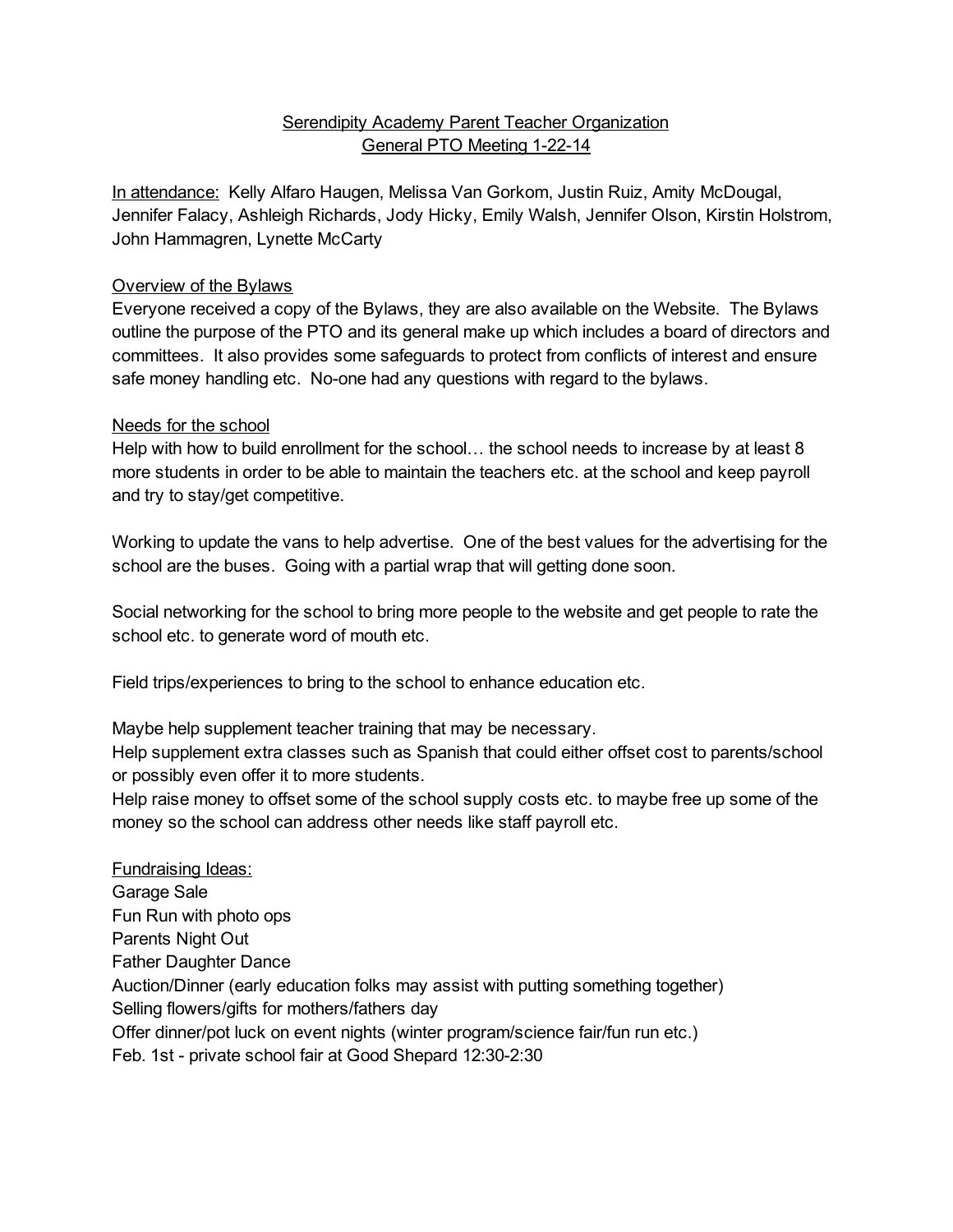Nomination Discussion:

There were a number of nominations provided prior to the meeting which were presented to the group.

The group asked if there was a possibility to add alternative positions to the board so that if someone cannot make a meeting someone can be designated to sit in their place. The group discussed that this would take amendments to the bylaws and worked to draft the language at the meeting. The language was drafted to include two parent alternatives and one staff alternative. The alternatives could sit in the place of a board member and hold the vote of that member in their absence. The alternative board members can attend any of the meetings and can assist any committee position but not an officer position.

Once the changes were discussed, a motion was made and seconded to approve the amendments. A vote was taken and the group unanimously voted to amend the bylaws to include the language to add alternative positions.

Following the amendments to the bylaws, the group resumed discussion regarding board elections. With the amended bylaws, there were enough positions on the board for all nominees to hold a position. Therefore a voice vote was made to confirm all nominees as members of the board. The vote unanimously elected the following individuals to the board of the Serendipity Academy PTO: Kelly Alfaro Haugen, Melissa Van Gorkom, Justin Ruiz, Amity McDougal, Jennifer Falacy, Ashleigh Richards, Jody Hicky, Emily Walsh, Jennifer Olson, Kirstin Holstrom, John Hammagren.

Following the discussion, the board members took nominations for the positions available on the board. The nonminations were as follows: Kelly Alfaro Haugen (President/Membership Committee) Melissa Van Gorkom (Secretary) Justin Ruiz (Vice President) Amity McDougal (Compliance Committee) Jennifer Falacy (Treasurer) Ashleigh Richards (Fundraising Committee) Jody Hicky Emily Walsh

Alt. Jennifer Olson (Fundraising Committee) Alt. Kirstin Holstrom (Membership Committee) Alt. John Hammagren (Compliance Committee)

With there being only one nomination for each officer position, there was a motion made and seconded to allow for a voice vote to confirm the officers of the board. The vote was unanimous and was followed by a vote to unanimously affirm the officers of the board. The committee chairs/co-chairs were also designated at the meeting.